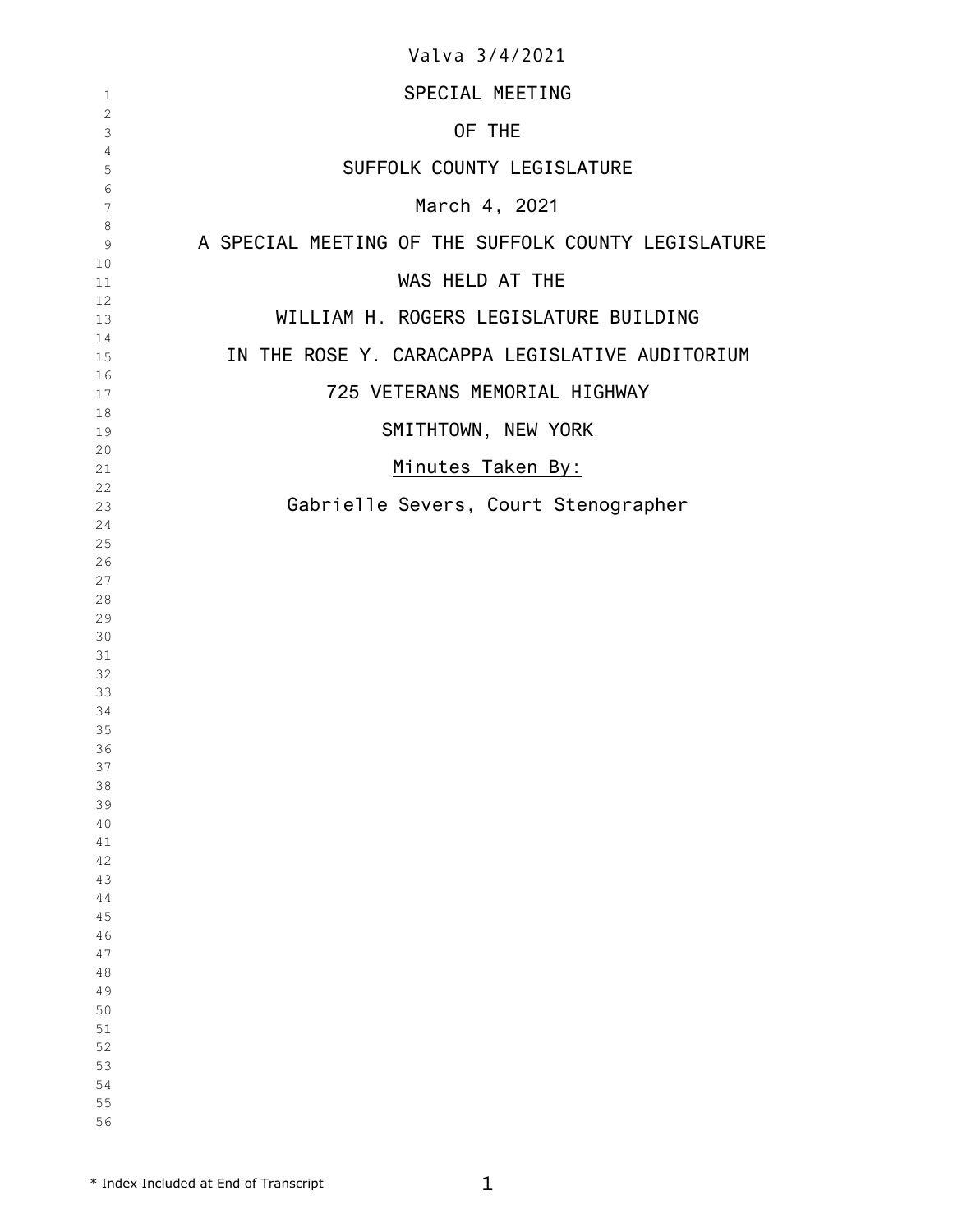## Valva 3/4/2021

1 2 3 4 5 6 7 8 9 10 11 12 13 14 15 16 17 18 19 20 21 22 23 24 25 26 27 28  $29$ 30 31 32 33 34 35 36 37 38 39 40 41 42 43 44 45 46 47 48 49 50 51 52 53 54 55 56 (The meeting was called to order at 10:02 a.m.) **P.O. CALARCO:** Okay. Good morning. Welcome to the special legislative committee on -- the investigate the death of Thomas Valva. If we can all please rise for the Pledge of Allegiance led by Legislator Hahn. (Pledge of Allegiance) Okay. Thank you, everyone, and welcome to the committee this morning. With that, we're going to -- I'm going to take a motion from Legislator Hahn and it's seconded by Legislator Cilmi to go into executive session for the purpose of discussion on the investigation. All those in favor? Roll call. (Whereupon, the roll was called by Mr. DuBois) **LEG. HAHN:** Yes. **LEG. CILMI:** Yes. **P.O. CALARCO:** Yes. **MR. DUBOIS:** Three. **P.O. CALARCO:** Okay. With that, we are going to go into executive session. If you guys will give me one minute, I'm going to migrate to the other room. (The committee met in executive session from 10:02 a.m. until 10:37 a.m.) **P.O. CALARCO:** Okay. Welcome back. We are out of executive session now, and there were a few actions that the committee took in executive session, and the first -- and I'm going to ask Counsel to just kind of explain what each one is. The first action is regarding commencing an Article 78 proceeding. **MR. BRAUNSTEIN:** That's correct. Pursuant to a subpoena duces tecum signed by Presiding Officer Calarco that was dated February 4, 2021 and was directed to Francis Pierre, the commissioner of the Suffolk County Department of Social Services requesting various caseworker case records and other documents contained in the connections case file and the full caseworkers case records regarding all cases involving regarding Thomas Valva and Ms. Pollina and Ms. Valva, we received a letter from the county attorney indicating that they received service of the subpoena, and for various reasons that were shared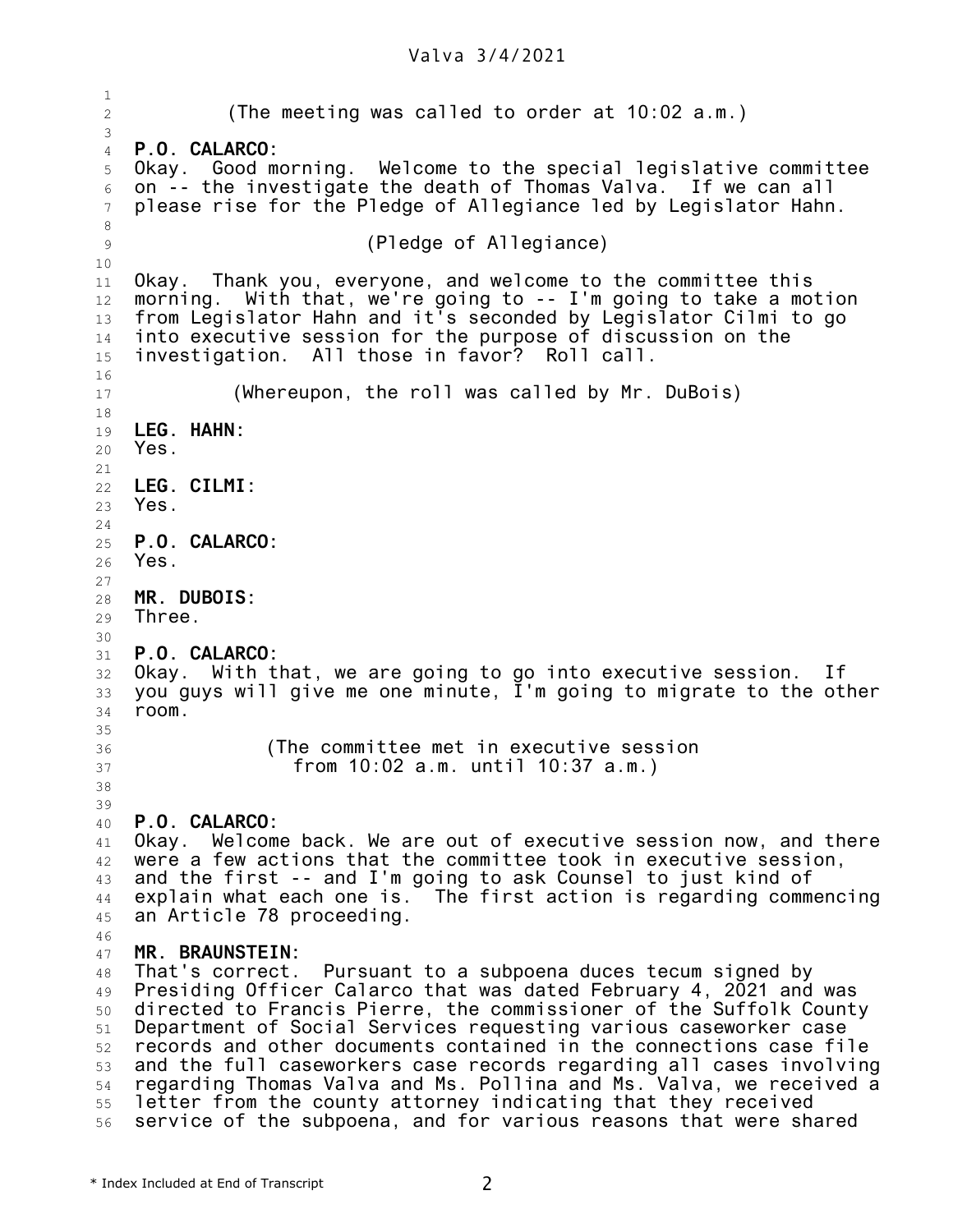## Valva 3/4/2021

1 2 3 4 5 6 7 8 9 10 11 12 13 14 15 16 17 18 19 20 21 22 23 24 25 26 27 28 29 30 31 32 33 34 35 36 37 38 39 40 41 42 43 44 45 46 47 48 49 50 51 52 53 54 55 56 with us pursuant to the social services law, they took the position that they were not authorized to provide those records to us based on the status of the special committee. I made an application for -- or requested direction from the committee an approval for the commencement of an Article 78 action to be filed in Suffolk County Supreme Court requesting direction of the court to direct the Commissioner of Social Services to comply with the subpoena issued by the special committee dated February 4, 2001. **P.O. CALARCO:** And that direction was given to Mr. Braunstein by an affirmative vote or a unanimous vote of the committee. In addition, Mr. Braunstein, if you can just explain the additional actions that we have directed you to take. **MR. BRAUNSTEIN:** There were two proceedings which are relevant to the specil committees investigation. One is a proceeding that was filed and is ongoing in Nassau County Supreme Court and that's the matrimonial action between Mr. and Mrs. Valva, which also included custody issues, and I have asked for permission to file an order to show cause in Nassau County Supreme Court to request the court authorization the release of that matrimonial file to the special committee. **P.O. CALARCO:** Okay. And that direction was given by unanimous vote of the committee. In addition, there was an order regarding Suffolk County Family Court. **MR. BRAUNSTEIN:** That's correct. I have also asked for permission from the committee to commence an order to show cause in Suffolk County Family Court for all proceedings filed against Ms. Valva, Ms. Pollina, and Mr. Valva that the court may have, and so I ask for permission to file an order to show cause in that regard requesting those documents and records. **P.O. CALARCO:** That also was given -- direction was given by unanimous vote of the committee, and there was one last order you were looking for with the surrogate court. **MR. BRAUNSTEIN:** That's correct. I would ask for permission to also serve an order to show cause on the surrogate's court in Suffolk County so that I could obtain all proceedings regarding the death of Thomas Valva, which would include but not be limited to death certificate and any of those proceedings and then at some future point in time, I'll make a further application to the committee for various other subpoenas that this committee is authorized to issue, but I'm not doing that at this time. **P.O. CALARCO:**